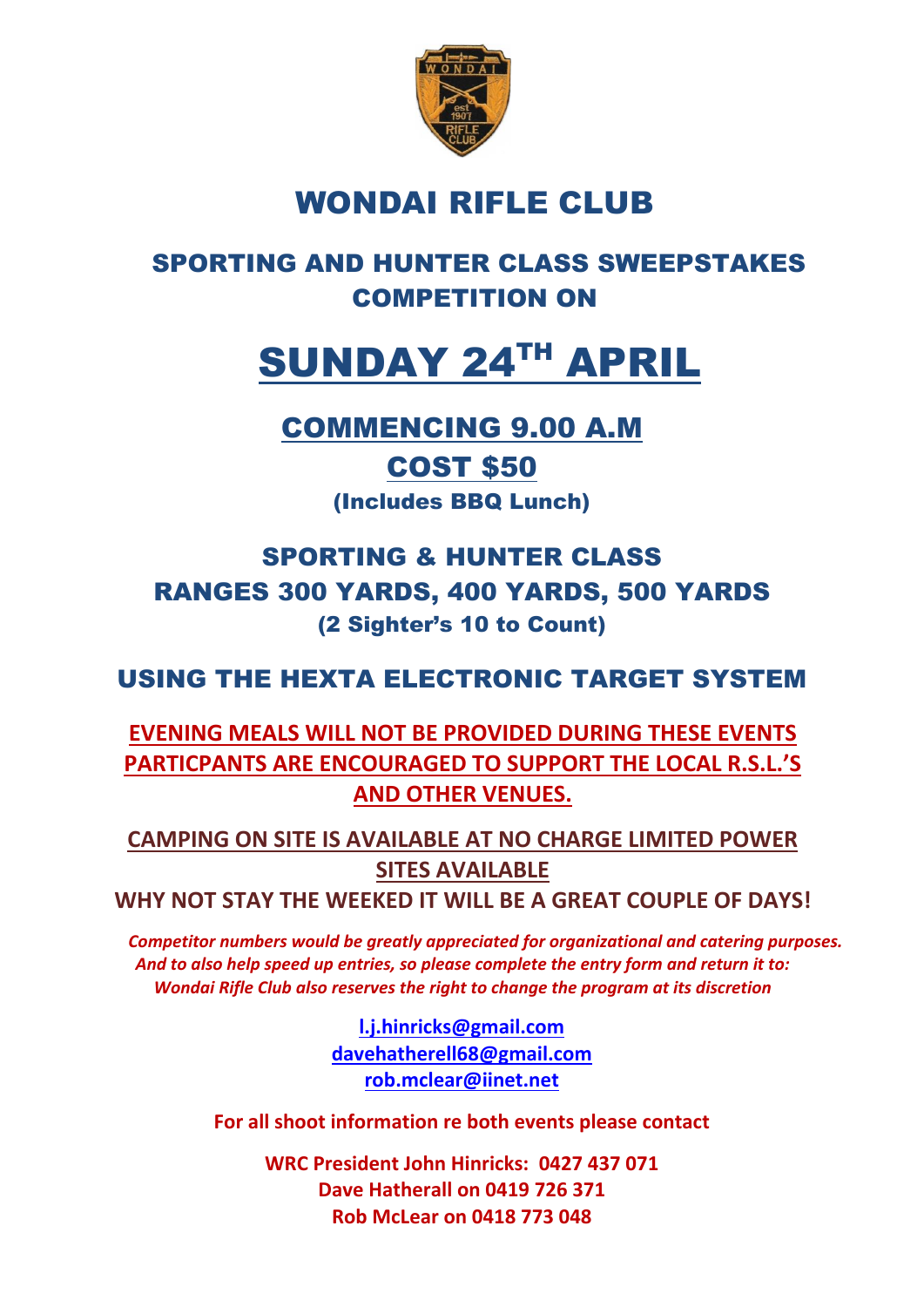| Name:                                                                                                                                                                                                                                                                                                                                                                                                                                                                                                                                                                                                                       |                                       | Club name:         |                                     |                                                                                  |                   |  |
|-----------------------------------------------------------------------------------------------------------------------------------------------------------------------------------------------------------------------------------------------------------------------------------------------------------------------------------------------------------------------------------------------------------------------------------------------------------------------------------------------------------------------------------------------------------------------------------------------------------------------------|---------------------------------------|--------------------|-------------------------------------|----------------------------------------------------------------------------------|-------------------|--|
| <b>Shooters Address:</b>                                                                                                                                                                                                                                                                                                                                                                                                                                                                                                                                                                                                    | <b>NRAA SID No</b><br>(If applicable) |                    | Located on your QRA membership card |                                                                                  |                   |  |
| <b>Firearm Licence Number:</b>                                                                                                                                                                                                                                                                                                                                                                                                                                                                                                                                                                                              | <b>Where Issued:</b>                  |                    |                                     |                                                                                  |                   |  |
| <b>Shoots</b>                                                                                                                                                                                                                                                                                                                                                                                                                                                                                                                                                                                                               |                                       | <b>Please Tick</b> |                                     | <b>Entry Fee</b>                                                                 | <b>Amount due</b> |  |
| <b>ANZAC DAY MEMORIAL SHOOT DAY 1</b><br>23RD APRIL 2022                                                                                                                                                                                                                                                                                                                                                                                                                                                                                                                                                                    |                                       |                    |                                     |                                                                                  |                   |  |
| SPORTING AND HUNTER CLASS SWEEPSTAKES<br>SHOOT DAY 2 24TH APRIL 2022                                                                                                                                                                                                                                                                                                                                                                                                                                                                                                                                                        |                                       |                    |                                     |                                                                                  |                   |  |
| I declare that I am a financial member of my State/Territory Association and I am NRAA<br>Affiliated, or<br>I am an International Competitor and I hold a valid licence in my place of residence and I<br>Qualify to compete in this QRA Event.<br>I agree to submit evidence of my grading and my NRAA affiliation and/or my firearms<br>Licence, I agree I am eligible for the categories as indicated above<br>(The above requirements are not needed for participants in the ANZAC Day Memorial<br>Shoot, they are only required for participation in the Sporting and Hunter Class<br>Shoot)<br>(Competitor must sign) |                                       |                    |                                     | <b>OFFICE USE ONLY</b><br><b>Amount Paid:</b><br><b>Receipt No:</b><br>Entry No. |                   |  |
| Wondai Rifle Club contact persons for these events are:<br>Wondai President - John Hinricks 0427 437 071<br>Dave Hatherell 0419 726 371 or<br><b>Rob McLear on 0418773048</b><br><b>RSVP</b> if attending to email<br>l.j.hinricks@gmail.com<br>davehatherell@gmail.com<br>rob.mclear@iinet.net<br>The terms of our lease with Qld Parks and Wildlife states that dogs are<br>permitted on the range but must be on a leash.<br>No campfires allowed.                                                                                                                                                                       |                                       |                    |                                     |                                                                                  |                   |  |
|                                                                                                                                                                                                                                                                                                                                                                                                                                                                                                                                                                                                                             |                                       |                    |                                     |                                                                                  |                   |  |

MAP AND DIRECTIONS TO RANGE CONTACT NUMBERS FOR ACCOMODATION BELOW